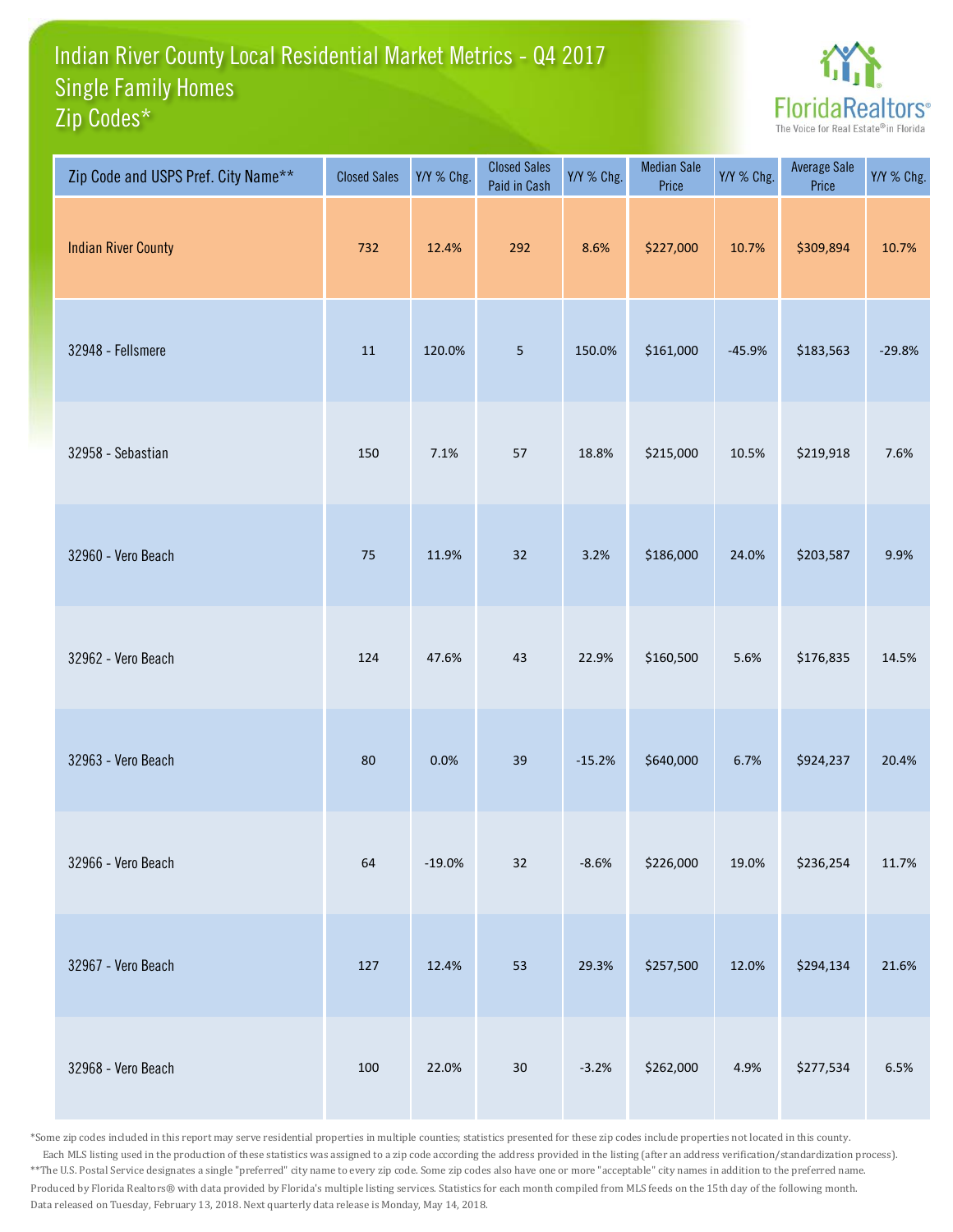## Indian River County Local Residential Market Metrics - Q4 2017 Zip Codes\* Single Family Homes



| Zip Code and USPS Pref. City Name** | <b>Dollar Volume</b> | Y/Y % Chg. | Pct. of Orig. List<br><b>Price Received</b> | Y/Y % Chg. | Median Time to<br>Contract | Y/Y % Chg. | <b>New Listings</b> | Y/Y % Chg. |
|-------------------------------------|----------------------|------------|---------------------------------------------|------------|----------------------------|------------|---------------------|------------|
| <b>Indian River County</b>          | \$226.8 Million      | 24.5%      | 95.7%                                       | 0.1%       | 49 Days                    | 19.5%      | 926                 | 2.5%       |
| 32948 - Fellsmere                   | \$2.0 Million        | 54.4%      | 94.1%                                       | 0.0%       | 117 Days                   | $-24.0%$   | 12                  | $-33.3%$   |
| 32958 - Sebastian                   | \$33.0 Million       | 15.3%      | 96.6%                                       | $-0.2%$    | 36 Days                    | 28.6%      | 201                 | 1.0%       |
| 32960 - Vero Beach                  | \$15.3 Million       | 23.1%      | 94.7%                                       | 0.4%       | 33 Days                    | 3.1%       | 74                  | $-3.9%$    |
| 32962 - Vero Beach                  | \$21.9 Million       | 69.1%      | 95.9%                                       | $-0.5%$    | 31 Days                    | 19.2%      | 132                 | 7.3%       |
| 32963 - Vero Beach                  | \$73.9 Million       | 20.4%      | 93.4%                                       | 1.1%       | 129 Days                   | 7.5%       | 165                 | 7.8%       |
| 32966 - Vero Beach                  | \$15.1 Million       | $-9.5%$    | 96.6%                                       | 1.4%       | 46 Days                    | $-20.7%$   | $90\,$              | $-2.2%$    |
| 32967 - Vero Beach                  | \$37.4 Million       | 36.6%      | 95.6%                                       | $-0.3%$    | 64 Days                    | 33.3%      | 135                 | $-4.3%$    |
| 32968 - Vero Beach                  | \$27.8 Million       | 29.8%      | 95.5%                                       | $-0.4%$    | 53 Days                    | $-3.6%$    | 116                 | 13.7%      |

\*Some zip codes included in this report may serve residential properties in multiple counties; statistics presented for these zip codes include properties not located in this county. Each MLS listing used in the production of these statistics was assigned to a zip code according the address provided in the listing (after an address verification/standardization process). \*\*The U.S. Postal Service designates a single "preferred" city name to every zip code. Some zip codes also have one or more "acceptable" city names in addition to the preferred name. Produced by Florida Realtors® with data provided by Florida's multiple listing services. Statistics for each month compiled from MLS feeds on the 15th day of the following month. Data released on Tuesday, February 13, 2018. Next quarterly data release is Monday, May 14, 2018.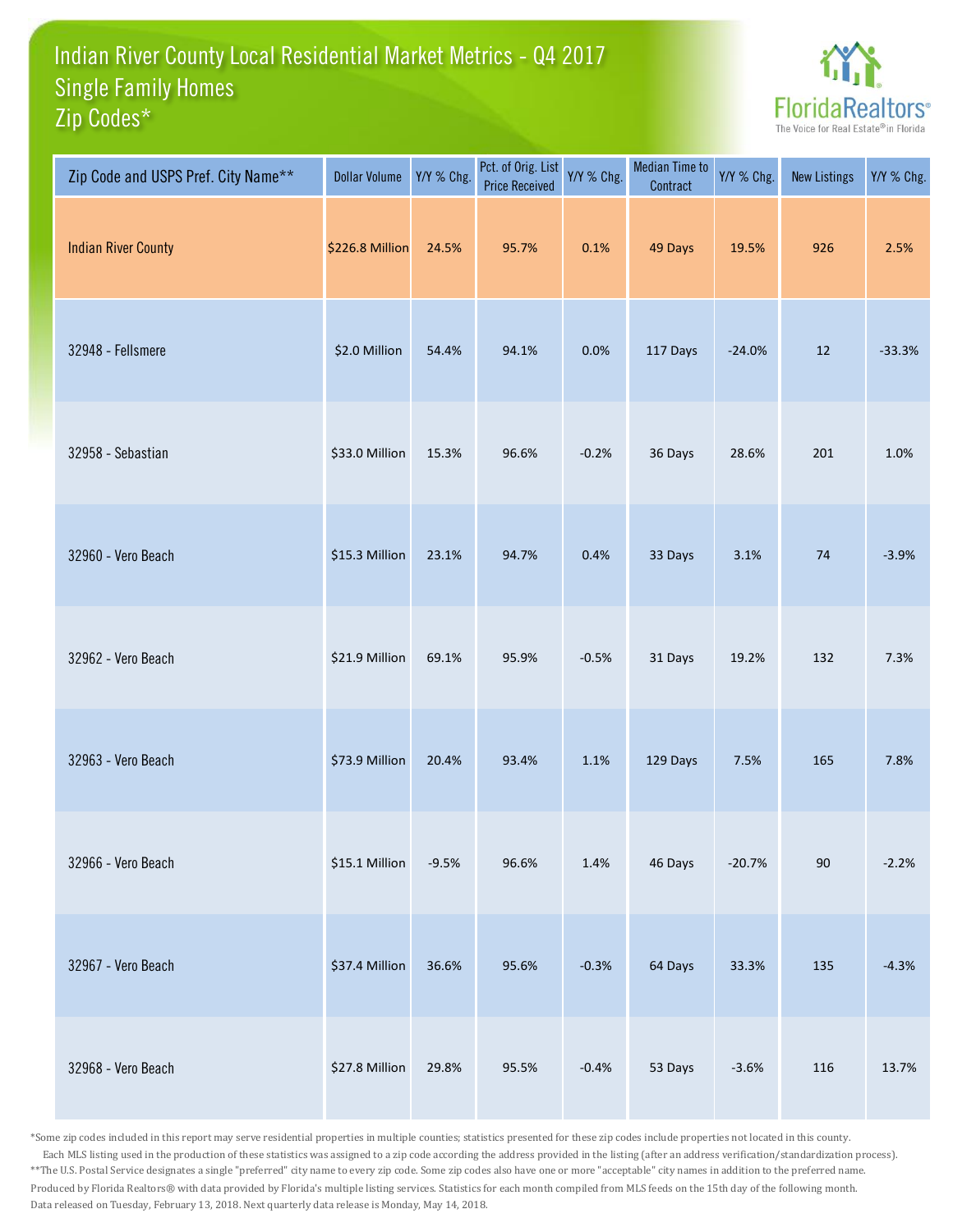## Indian River County Local Residential Market Metrics - Q4 2017 Zip Codes\* Single Family Homes



| Zip Code and USPS Pref. City Name** | <b>New Pending</b><br><b>Sales</b> | Y/Y % Chg. | Pending<br>Inventory | Y/Y % Chg. | Active Inventory | Y/Y % Chg. | <b>Months Supply</b><br>of Inventory | Y/Y % Chg. |
|-------------------------------------|------------------------------------|------------|----------------------|------------|------------------|------------|--------------------------------------|------------|
| <b>Indian River County</b>          | 746                                | 12.7%      | 340                  | $-3.7%$    | 1,176            | $-3.7%$    | 4.5                                  | $-13.5%$   |
| 32948 - Fellsmere                   | $11\,$                             | 10.0%      | $\overline{5}$       | $-50.0%$   | $11\,$           | $-8.3%$    | 3.1                                  | $-32.6%$   |
| 32958 - Sebastian                   | 148                                | 3.5%       | 54                   | $-30.8%$   | 176              | $-1.7%$    | 3.2                                  | $-5.9%$    |
| 32960 - Vero Beach                  | 74                                 | 1.4%       | 33                   | $-13.2%$   | 80               | $-3.6%$    | 3.0                                  | $-9.1%$    |
| 32962 - Vero Beach                  | 129                                | 34.4%      | 49                   | $-5.8%$    | 119              | 4.4%       | 3.1                                  | $-11.4%$   |
| 32963 - Vero Beach                  | 84                                 | 5.0%       | 58                   | 28.9%      | 379              | $-0.3%$    | $11.3$                               | $-12.4%$   |
| 32966 - Vero Beach                  | $70\,$                             | $-25.5%$   | $35\,$               | $-14.6%$   | 108              | 4.9%       | $4.1\,$                              | 7.9%       |
| 32967 - Vero Beach                  | 127                                | 36.6%      | 60                   | 17.6%      | 181              | $-16.2%$   | 4.3                                  | $-28.3%$   |
| 32968 - Vero Beach                  | 102                                | 37.8%      | 46                   | 15.0%      | 122              | $-9.0%$    | $3.7$                                | $-26.0%$   |

\*Some zip codes included in this report may serve residential properties in multiple counties; statistics presented for these zip codes include properties not located in this county. Each MLS listing used in the production of these statistics was assigned to a zip code according the address provided in the listing (after an address verification/standardization process). \*\*The U.S. Postal Service designates a single "preferred" city name to every zip code. Some zip codes also have one or more "acceptable" city names in addition to the preferred name. Produced by Florida Realtors® with data provided by Florida's multiple listing services. Statistics for each month compiled from MLS feeds on the 15th day of the following month. Data released on Tuesday, February 13, 2018. Next quarterly data release is Monday, May 14, 2018.